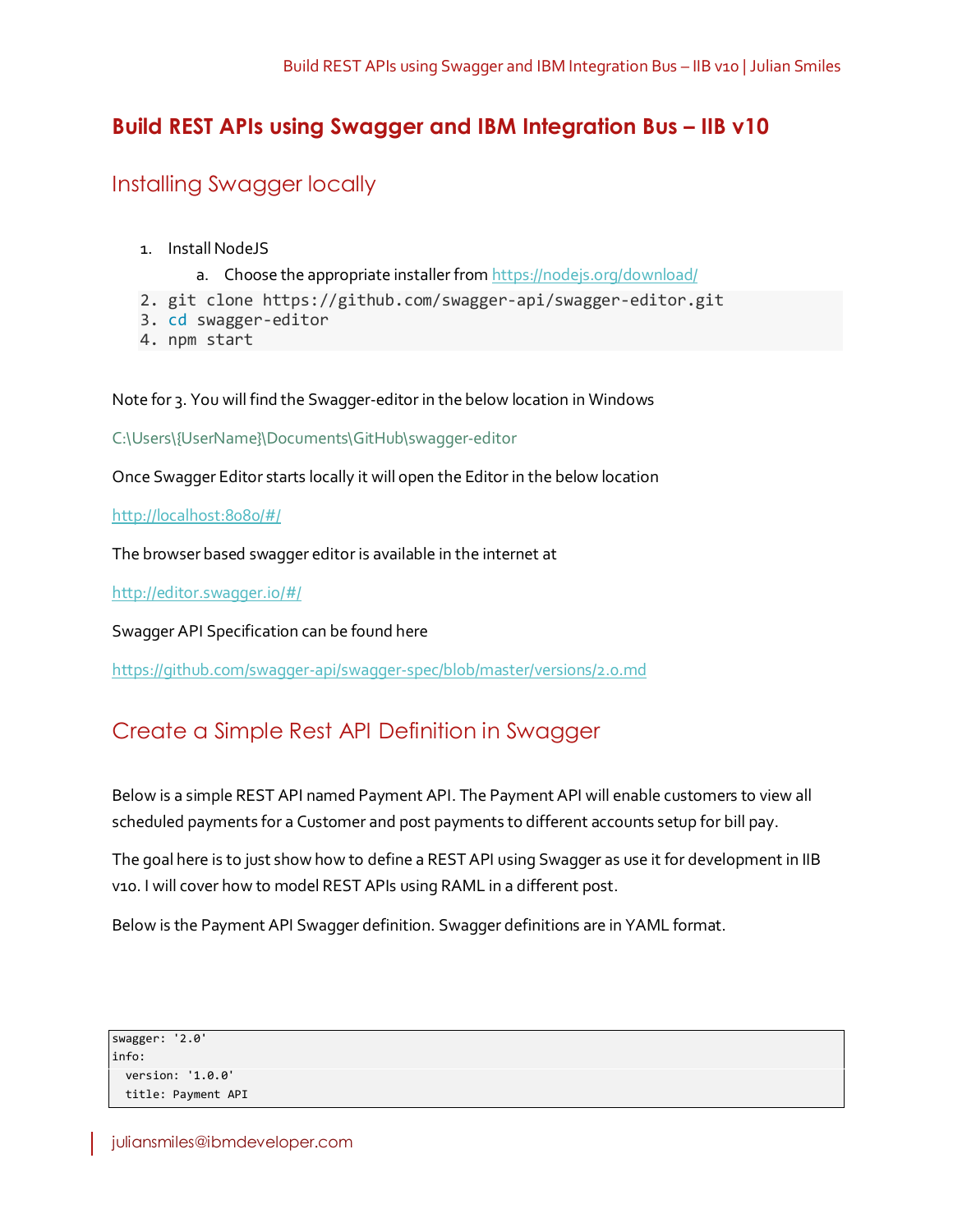```
 description: The Payment API enables customers to retrieve about all scheduled payments & post payments
   termsOfService: http://wwww.ibmdeveloper.com/terms/
   contact:
    name: API Management Team
    email: juliansmiles@ibmdeveloper.com
     url: http://www.ibmdeveloper.com
  license:
    name: MIT
    url: http://opensource.org/licenses/MIT
host: ibmdeveloper.com
basePath: /billpay
schemes:
  - http
consumes:
  - application/json
produces:
  - application/json
paths:
   /payments/{customerId}:
     get:
       description: Returns all Payments that are scheduled for a customer
       operationId: findPayments
       produces:
         - application/json
         - application/xml
         - text/xml
         - text/html
       parameters:
         - name: customerId
           in: path
           type: string
           description: ID of the Customer
           required: true
       responses:
         '200':
           description: scheduled payments response
           schema:
             type: array
             items:
               $ref: '#/definitions/payments'
         default:
           description: unexpected error
           schema:
             $ref: '#/definitions/errorModel'
     post:
       description: Schedule/Post a new payment
       operationId: postPayment
       produces:
         - application/json
       parameters:
         - name: customerId
           in: path
           type: string
           description: ID of the Customer
           required: true
```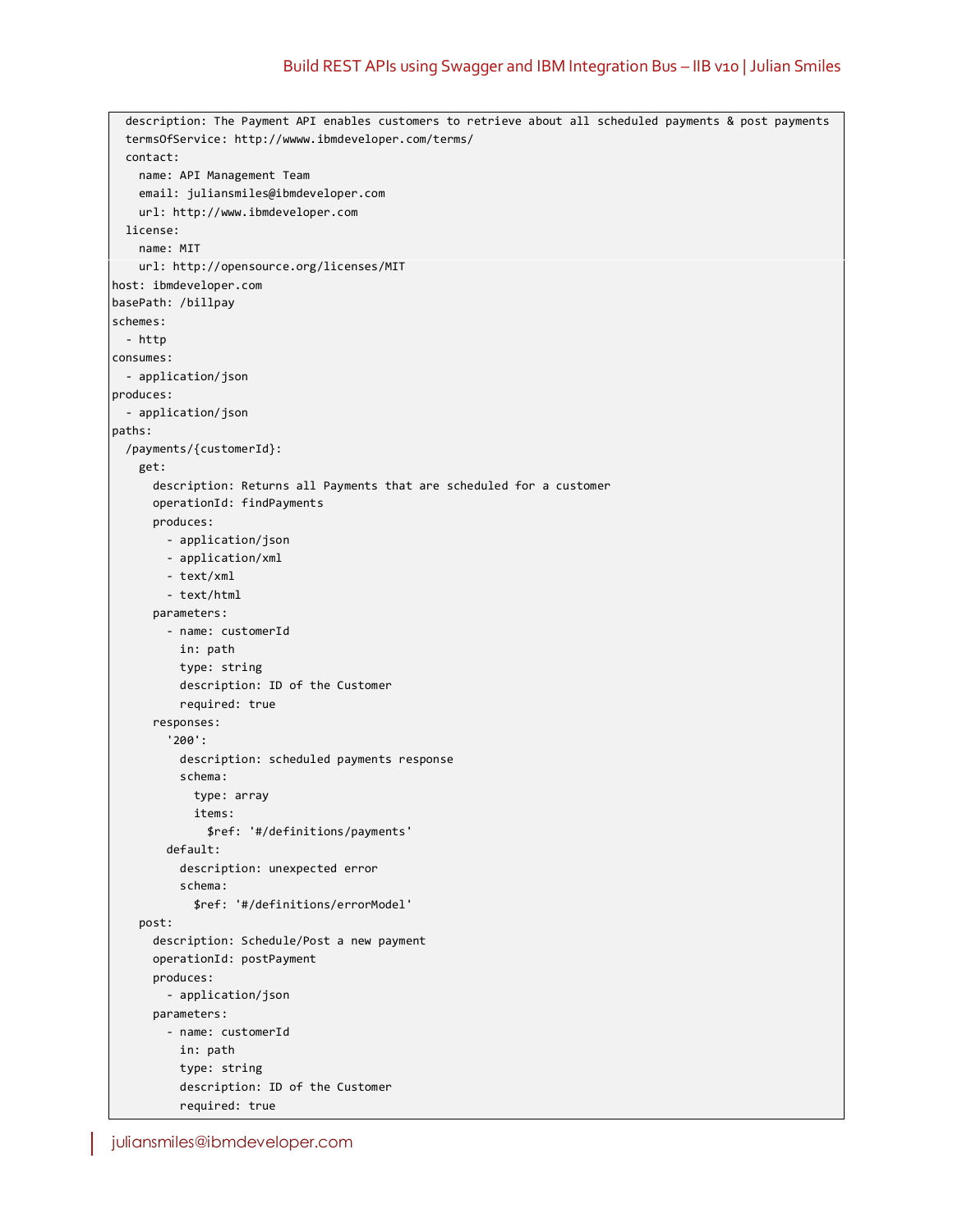```
 - in: formData
           name: paymentAmount
           description: Payment Amount to be posted
           required: true
           type: number
           format: float
         - in: formData
           name: paymentDate
           description: Payment Date
           required: true
           type: string
         - in: formData
           name: paymentAccount
           description: Account where payment is to be posted
           required: true
           type: string
       responses:
         '200':
           description: payment response
           schema:
             $ref: '#/definitions/paymentId'
         default:
           description: unexpected error
           schema:
             $ref: '#/definitions/errorModel'
definitions:
     payments:
       required:
         - paymentId
         - paymentAccount
         - paymentDate
       properties:
         paymentId:
           $ref: '#/definitions/paymentId'
         paymentAccount:
           type: string
         paymentDate:
           type: string
         tag:
           type: string
     paymentId:
           type: integer
           format: int64
     errorModel:
       required:
         - code
         - message
       properties:
         code:
           type: integer
           format: int32
         message:
           type: string
```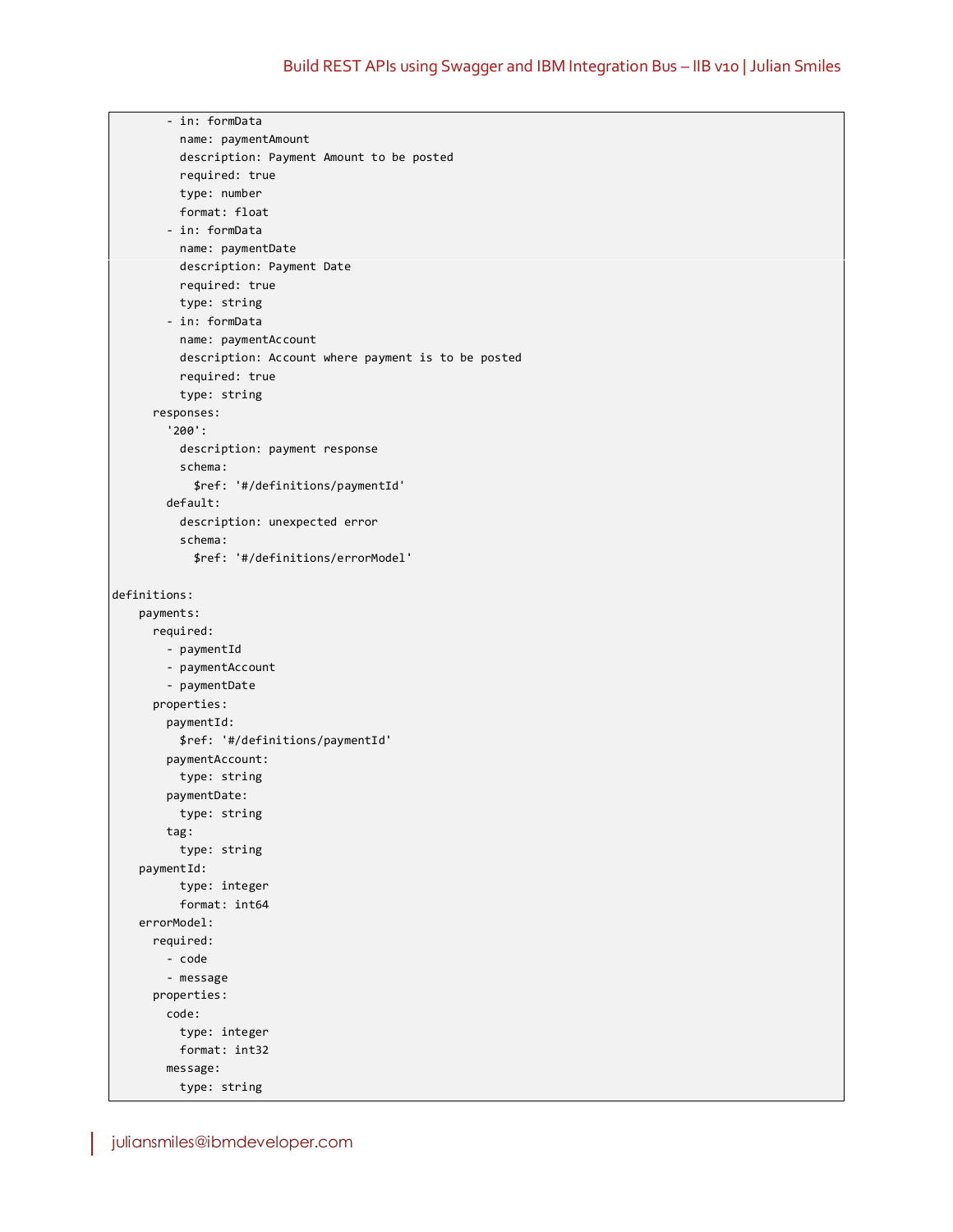IIB v10 expects the definition to be in JSON format. The Swagger editor provides the option to save the file in JSON format.



### The Payment API has 2 methods, GET and POST

# Payment API

The Payment API enables customers to retrieve about all scheduled payments & post payments

Version 1.0.0

#### Contact information

API Management Team juliansmiles@ibmdeveloper.com http://www.ibmdeveloper.com

#### Terms of service

http://wwww.ibmdeveloper.com/terms/

License

**MIT**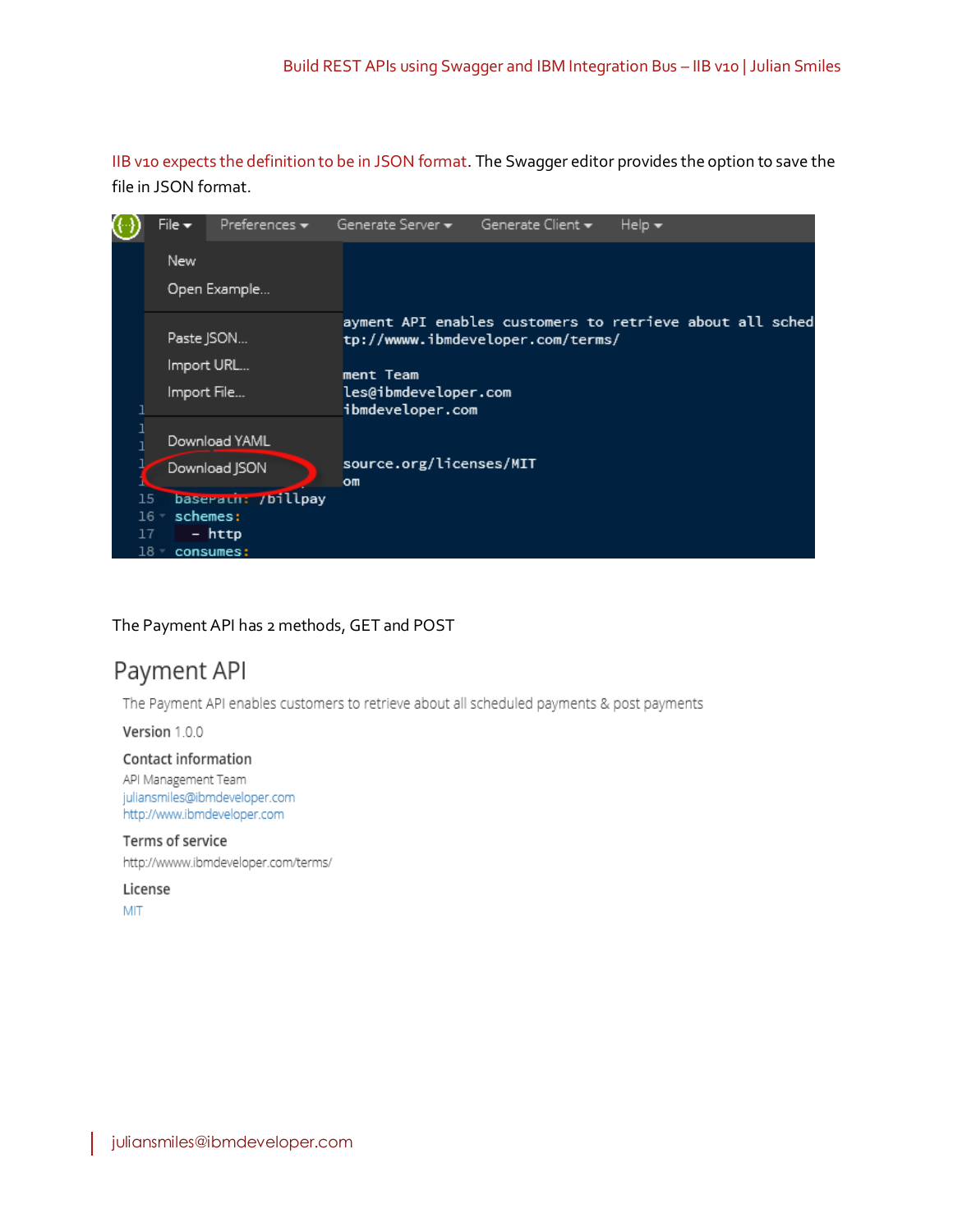The GET method will retrieve all the payments that are scheduled for a Customer. The Customer Id is the key that identifies a specific customer.

|                    | GET /payments/{customerId}                             |                    |                                                               |                           |
|--------------------|--------------------------------------------------------|--------------------|---------------------------------------------------------------|---------------------------|
| <b>Description</b> | Returns all Payments that are scheduled for a customer |                    |                                                               |                           |
| <b>Parameters</b>  |                                                        |                    |                                                               |                           |
| Name               | Located in                                             | Description        | Required                                                      | Schema                    |
| customerId         | path                                                   | ID of the Customer | Yes                                                           | $\rightleftarrows$ string |
| <b>Responses</b>   |                                                        |                    |                                                               |                           |
| Code               | Description                                            |                    | Schema                                                        |                           |
| 200                | scheduled payments response                            |                    | $\overline{\mathbf{v}}$<br>$v$ payments {}<br>⇄               |                           |
| default            | unexpected error                                       |                    | verrorModel {<br>code:<br>integer *<br>귣<br>message: string * |                           |
| Try this operation |                                                        |                    |                                                               |                           |

The POST method enables a customer to post/schedule payments to a specific bill pay account.

| POST /payments/{customerId}                                            |                  |                                                                           |          |                                   |  |  |
|------------------------------------------------------------------------|------------------|---------------------------------------------------------------------------|----------|-----------------------------------|--|--|
| <b>Description</b><br>Schedule/Post a new payment<br><b>Parameters</b> |                  |                                                                           |          |                                   |  |  |
| Name                                                                   | Located in       | Description                                                               | Required | Schema                            |  |  |
| customerId                                                             | path             | ID of the Customer                                                        | Yes      | $\rightleftarrows$ string         |  |  |
| paymentAmount                                                          | formData         | Payment Amount to be posted                                               | Yes      | $\rightleftarrows$ number (float) |  |  |
| paymentDate                                                            | formData         | Payment Date                                                              | Yes      | $\rightleftarrows$ string         |  |  |
| paymentAccount                                                         | formData         | Account where payment is to be posted                                     | Yes      | $\rightleftarrows$ string         |  |  |
| <b>Responses</b>                                                       |                  |                                                                           |          |                                   |  |  |
| Code                                                                   | Description      | Schema                                                                    |          |                                   |  |  |
| 200                                                                    | payment response | $\rightleftarrows$ vpaymentId integer (int64)                             |          |                                   |  |  |
| default                                                                | unexpected error | verrorModel {<br>code:<br>integer *<br>$\Rightarrow$<br>message: string * |          |                                   |  |  |
| Try this operation                                                     |                  |                                                                           |          |                                   |  |  |

I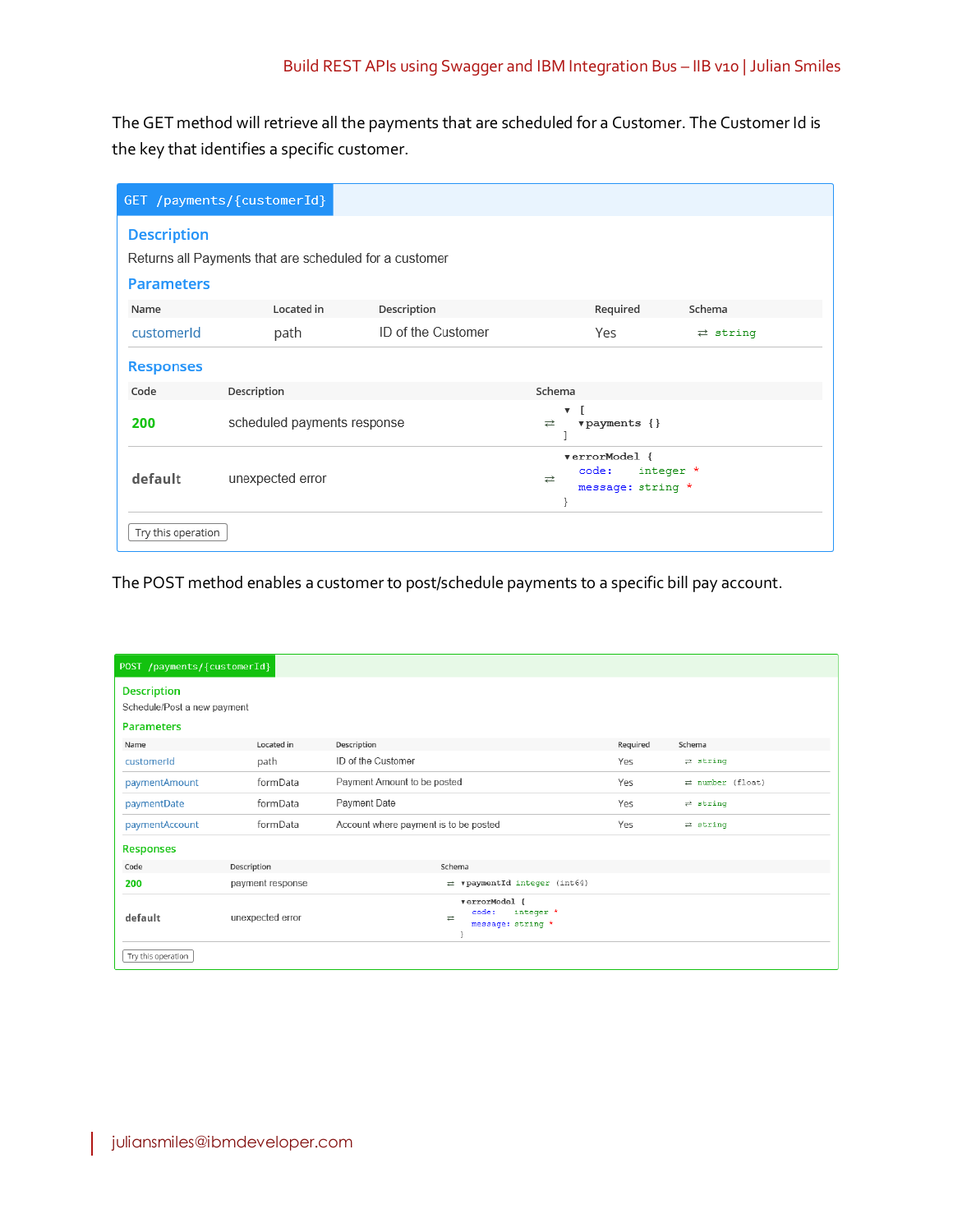Below are the message models / response message formats.

The errorModel defines a generic error message format for any errors.

The response to the POST is a paymentId.

The response to the GET is the payments structure, which returns the paymentAccount, paymentDate & paymentId

# **Models**

```
errorModel
    verrorModel {
      code: integer *
\rightleftarrowsmessage: string *
   Y
paymentId
\neq vpaymentId integer (int64)
payments
    v payments {
      paymentAccount: string *
      paymentDate: string *
\rightleftarrowspaymentId: vpaymentId integer * (int64)
      tag:
            Example 1 String
   }
```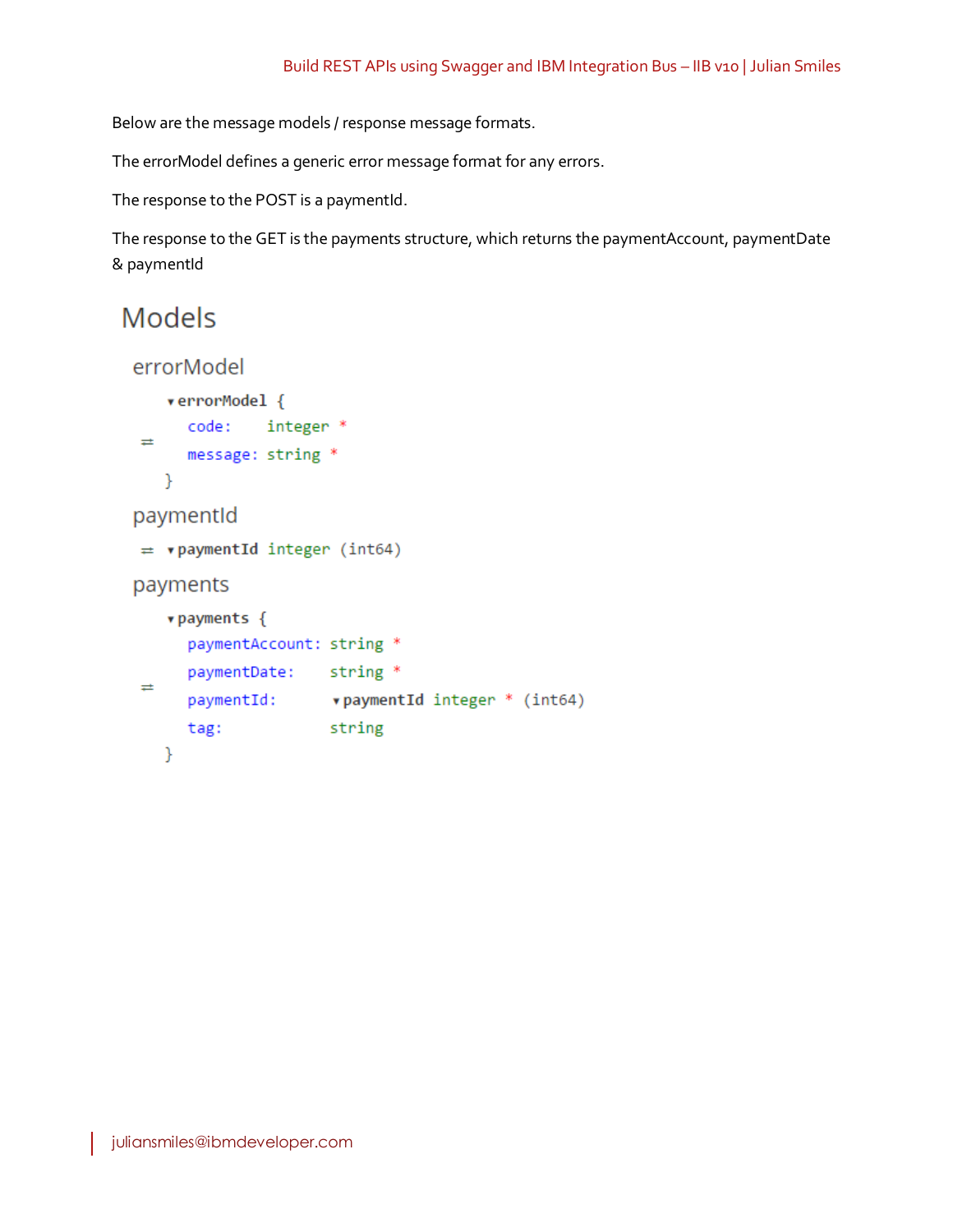# REST API Implementation using Integration Bus - IIBv10

Choose New -> Start by creating a REST API



## Specify the name of the REST API

| $\bigoplus$       | Create a REST API                                                                                                            | $\pmb{\times}$<br>$\Box$ |
|-------------------|------------------------------------------------------------------------------------------------------------------------------|--------------------------|
| Create a REST API | A REST API is an application that implements a RESTful interface. A REST API is defined by importing a Swagger 2.0 document. |                          |
| REST API name*    | Payment_API                                                                                                                  |                          |
|                   |                                                                                                                              |                          |
|                   |                                                                                                                              |                          |
|                   |                                                                                                                              |                          |
|                   |                                                                                                                              |                          |
|                   |                                                                                                                              |                          |
|                   |                                                                                                                              |                          |
|                   |                                                                                                                              |                          |
|                   |                                                                                                                              |                          |
|                   |                                                                                                                              |                          |
|                   | $<$ Back<br>Next ><br>Finish                                                                                                 | Cancel                   |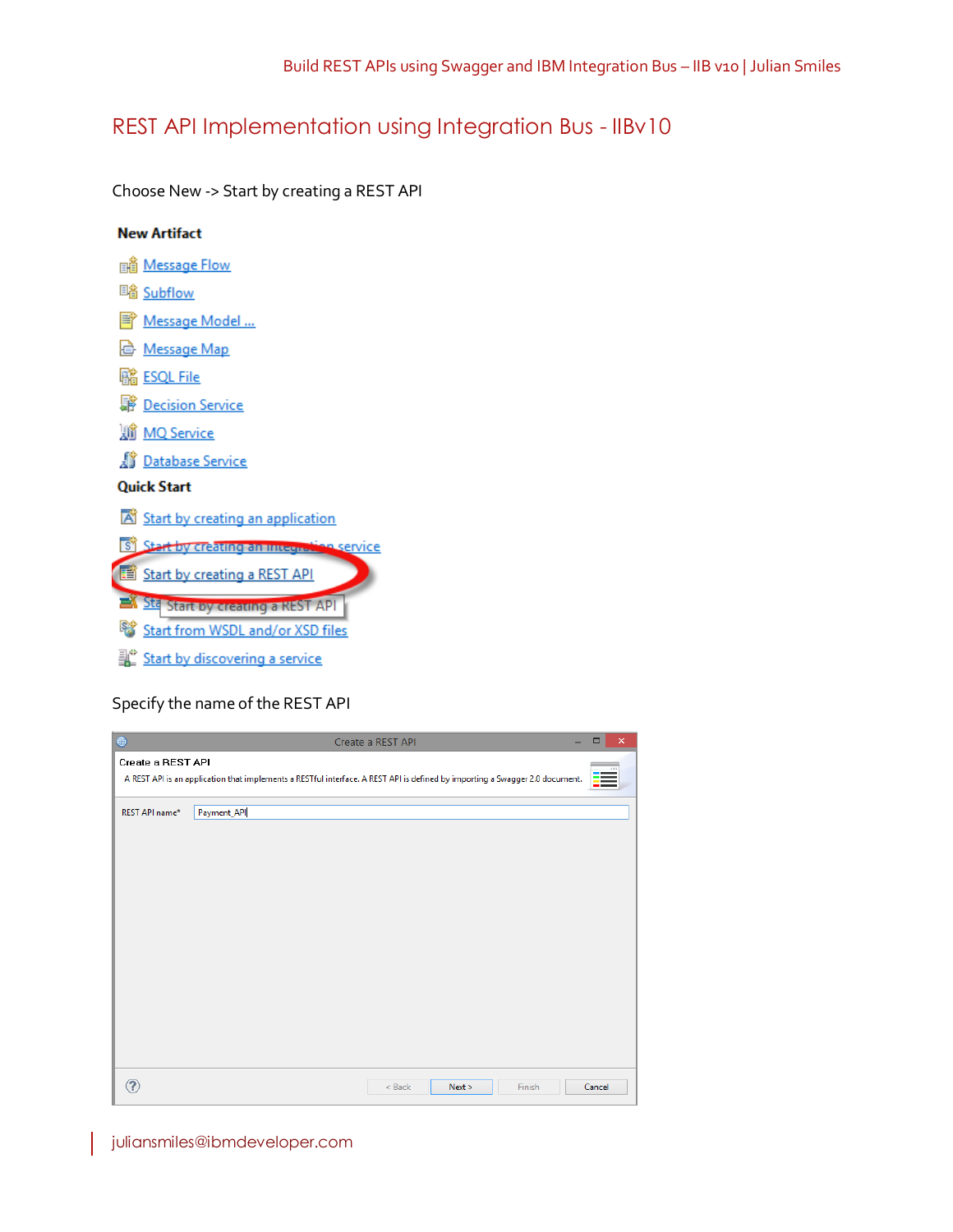Select the PaymentAPI.json file we downloaded earlier from the Swagger Editor

| ⊕                         | Create a REST API                                                             | $\Box$<br>$\times$ |  |  |  |  |
|---------------------------|-------------------------------------------------------------------------------|--------------------|--|--|--|--|
|                           | <b>Create REST API from definition file</b>                                   |                    |  |  |  |  |
|                           | Create a REST API from an existing Swagger 2.0 document.                      |                    |  |  |  |  |
|                           | Import a Swagger 2.0 document from one of the following locations:            |                    |  |  |  |  |
| Select from a file system |                                                                               |                    |  |  |  |  |
|                           | Location: C:\Users\Administrator\Documents\Tech Docs\RestAPIs\PaymentAPI.json | Browse             |  |  |  |  |
|                           | ○ Select from your workspace                                                  |                    |  |  |  |  |
|                           |                                                                               |                    |  |  |  |  |
|                           |                                                                               |                    |  |  |  |  |
|                           |                                                                               |                    |  |  |  |  |
|                           |                                                                               |                    |  |  |  |  |
|                           |                                                                               |                    |  |  |  |  |
|                           |                                                                               |                    |  |  |  |  |
|                           |                                                                               |                    |  |  |  |  |
|                           |                                                                               |                    |  |  |  |  |
|                           |                                                                               |                    |  |  |  |  |
|                           | < Back<br>Finish<br>Next >                                                    | Cancel             |  |  |  |  |

# Review the API definition

|                                          |                                     |                                                                                                                                        | Create a REST API |        |      |               | $\Box$ | $\pmb{\times}$ |
|------------------------------------------|-------------------------------------|----------------------------------------------------------------------------------------------------------------------------------------|-------------------|--------|------|---------------|--------|----------------|
|                                          |                                     | Review the imported REST API definition.<br>Review the list of resources and operations that are specified in the REST API definition. |                   |        |      |               |        |                |
| Operation<br>findPayments<br>postPayment | Method<br><b>GET</b><br><b>POST</b> | Resource<br>/payments/{customerld}<br>/payments/{customerld}                                                                           |                   |        |      |               |        |                |
|                                          |                                     |                                                                                                                                        |                   |        |      |               |        |                |
|                                          |                                     |                                                                                                                                        |                   | < Back | Next | <b>Einish</b> | Cancel |                |

I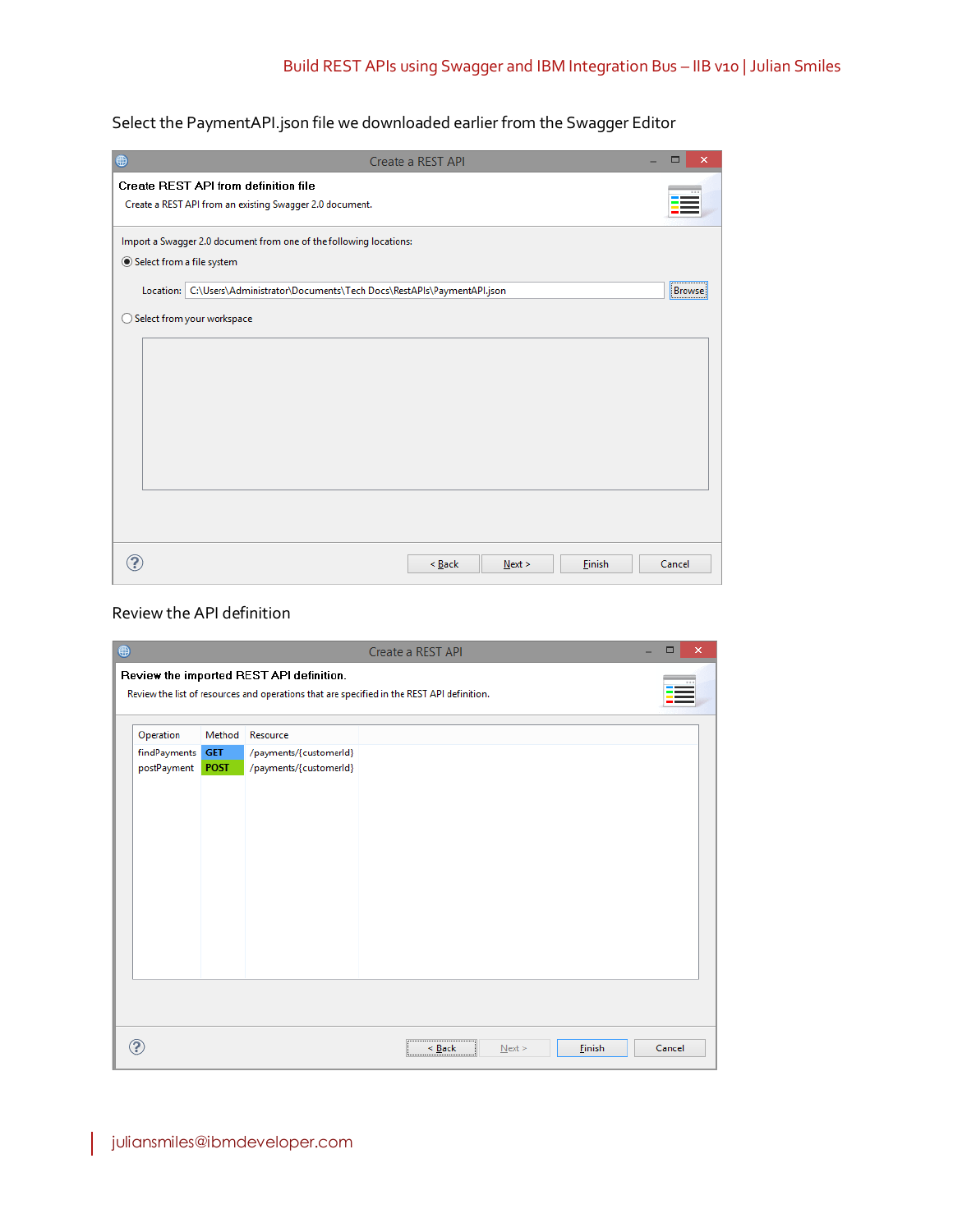Once the import is successful, the API description and sample message flows are created like below.



Below is the IIB generated Payment\_API.msgflow. The default message domain as you can see below is JSON.

| Payment_API                      | BB Payment_API.msgflow 23                                                                                                 |
|----------------------------------|---------------------------------------------------------------------------------------------------------------------------|
| <b>4 % Palette</b>               | $\Theta$ $\Theta$<br>Flow Exerciser: ■ 踰 以                                                                                |
| $\frac{1}{2}$ $\frac{1}{2}$<br>۸ |                                                                                                                           |
| <b>Favorites</b>                 |                                                                                                                           |
| <b>Manufacture MQ</b>            | This message flow is automatically generated.                                                                             |
| <b>GP MOTT</b>                   | Do not edit this message flow.<br>-0<br>If you edit the message flow, your changes will be overwritten without a warning. |
| <b>Gms JMS</b>                   |                                                                                                                           |
| <b>Co</b> HTTP                   |                                                                                                                           |
| <b>Web Services</b>              |                                                                                                                           |
| ତ୍ର SCA                          | 隘<br>                                                                                                                     |
| <b>WebSphere Adapters</b>        | <b>Route To Label</b>                                                                                                     |
| <b>C</b> <sub>r</sub> Routing    | <b>HTTP Input</b><br><b>HTTP Reply</b>                                                                                    |
| NET                              |                                                                                                                           |
| <sup>G</sup> Transformation      |                                                                                                                           |
| Construction                     |                                                                                                                           |
| -n Database                      |                                                                                                                           |
| <b>B</b> File                    |                                                                                                                           |
| s <sub>mb</sub> Email            |                                                                                                                           |
| <b>B</b> TCPIP                   |                                                                                                                           |
| <b>CORBA</b>                     |                                                                                                                           |
| <sup>8</sup> Business Decisions  |                                                                                                                           |
| <b>C<sub>CC</sub></b> CICS       |                                                                                                                           |
| <b>G</b> <sub>ms</sub> IMS       |                                                                                                                           |
| Validation                       |                                                                                                                           |
| ٧<br><b>CA</b> Security          |                                                                                                                           |
| Graph User Defined Properties    |                                                                                                                           |
|                                  | Deployment Log Problems <b>BE</b> Outline <b>GE</b> Tasks <b>EE</b> Deployment Log                                        |
|                                  | I <sup>2</sup> HTTP Input Node Properties - HTTP Input                                                                    |
| <b>Description</b>               | Determine how the node parses the incoming messages.                                                                      |

| <b>Description</b>    |                | Determine how the node parses the incoming messages. |  |  |  |  |
|-----------------------|----------------|------------------------------------------------------|--|--|--|--|
| <b>Basic</b>          | Message domain | JSON : For JavaScript Object Notation messages       |  |  |  |  |
| Advanced              | Message model  |                                                      |  |  |  |  |
| Input Message Parsing |                |                                                      |  |  |  |  |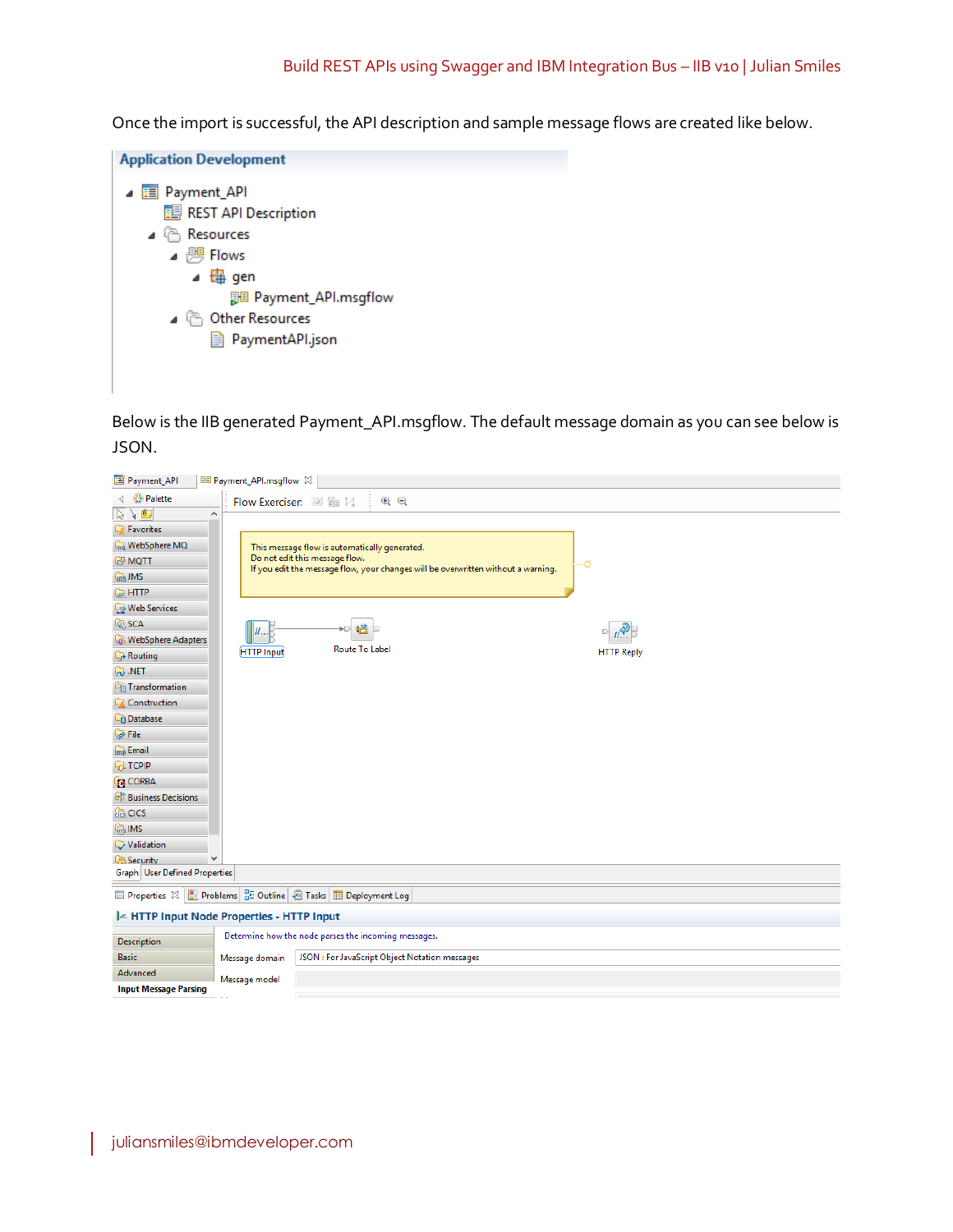#### Below is the REST API description inside the toolkit.

| □ Operations                         |                 |                                                                                                                                         | Expand all / Collapse all |
|--------------------------------------|-----------------|-----------------------------------------------------------------------------------------------------------------------------------------|---------------------------|
| v /payments/{customerId}             |                 |                                                                                                                                         |                           |
| findPayments<br><b>GET</b>           |                 |                                                                                                                                         | Implement the operation   |
| <b>Path Parameters</b>               | <b>Required</b> | <b>Description</b>                                                                                                                      |                           |
| customerid                           | Yes             | ID of the Customer                                                                                                                      |                           |
| postPayment<br><b>POST</b>           |                 |                                                                                                                                         | Implement the operation   |
| <b>Form Parameters</b>               | Required        | <b>Description</b>                                                                                                                      |                           |
| paymentAccount                       | Yes             | Account where payment is to be posted                                                                                                   |                           |
| paymentDate                          | Yes             | <b>Payment Date</b>                                                                                                                     |                           |
| paymentAmount                        | Yes             | Payment Amount to be posted                                                                                                             |                           |
| <b>Path Parameters</b>               | <b>Required</b> | <b>Description</b>                                                                                                                      |                           |
| customerid                           | Yes             | ID of the Customer                                                                                                                      |                           |
| □ Error Handling                     |                 |                                                                                                                                         |                           |
| <b>Implement the Catch handler</b>   |                 | The subflow to which the message is routed if an exception is not handled in an operation subflow.                                      |                           |
| Implement the Failure handler        |                 | The subflow to which the message is routed if an error occurs.                                                                          |                           |
| <b>Implement the Timeout handler</b> |                 | The subflow to which a timeout message is routed if an operation subflow does not respond to the client within the expected time limit. |                           |

#### Choose 'Implement the operation' next to both

#### number> is the port number:

|  |            | Expand all / Collapse all |
|--|------------|---------------------------|
|  | Click here | Implement the operation   |
|  |            |                           |
|  |            | Implement the operation   |
|  |            |                           |

This will create a sub-flow for each operation i.e. one for GET and one for POST. Below is the sub-flow for the GET operation. The name of the sub-flow reflects the operationId in the API definition.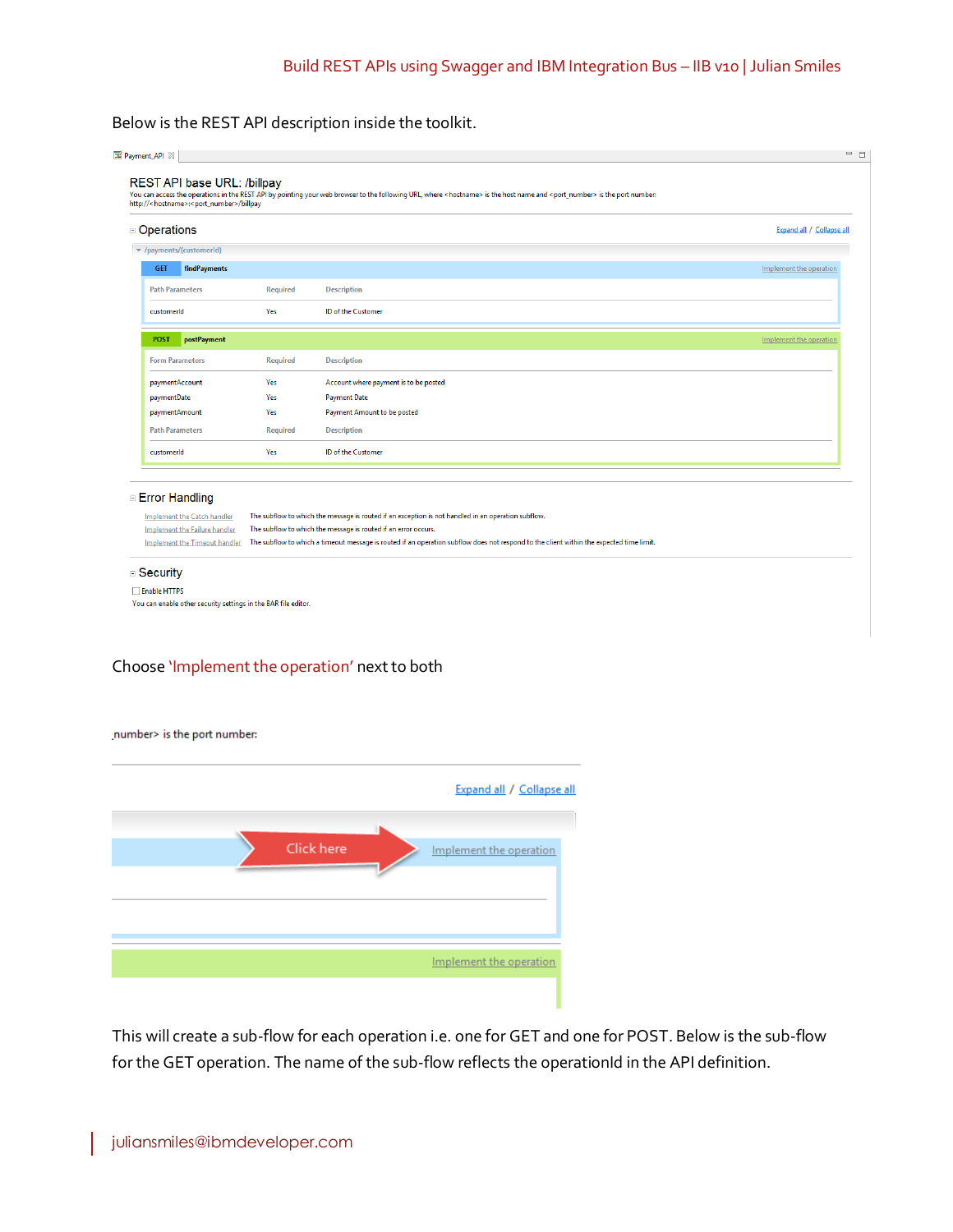

Before we complete the entire implementation, I would like to deploy the API to make sure we can invoke the API.

To test the API, I use Postman which is great for REST API testing. There are many other tools available and you can use the tool of your choice. Postman is available in the Chrome App Store.

Right Click on the Payment API and deploy it to an integration server. Once it is deployed, you should be able to see the properties like below.

| Property                                       | Value                                            |
|------------------------------------------------|--------------------------------------------------|
| ⊿ API                                          |                                                  |
| <b>Base URL for local invocations</b>          | http://localhost:7800/billpay                    |
| Base URL for remote invocations                | http://192.168.28.1:7800/billpay                 |
| Local URL for the REST API definitions         | http://localhost:7800/billpay/PaymentAPI.json    |
| <b>Remote URL for the REST API definitions</b> | http://192.168.28.1:7800/billpay/PaymentAPI.json |
| . .                                            |                                                  |

It shows you the URL you need to invoke.

Let's try to invoke the above URL using Postman

| $GET \sim$              | http://localhost:7800/billpay                                                                                 |
|-------------------------|---------------------------------------------------------------------------------------------------------------|
|                         | Authorization<br>Headers (0)<br>Pre-request script<br>Body<br>Tests                                           |
| No Auth                 | $\checkmark$                                                                                                  |
|                         | Body Cookies Headers (4) Tests Status 404 Not Found Time 166 ms                                               |
|                         | $\equiv$<br>Pretty Raw Preview<br>HTML V                                                                      |
|                         | $i \leq 1$ - <html></html>                                                                                    |
| $2 -$                   | <head></head>                                                                                                 |
| 3                       | <meta content="text/html; charset=utf-8" http-equiv="Content-Type"/>                                          |
| $\overline{4}$          | <title>404 Not Found</title>                                                                                  |
| 5                       | $<$ /head>                                                                                                    |
| $6 -$<br>$\overline{7}$ | <body></body>                                                                                                 |
| $8 -$                   | <h1>404 Not Found</h1><br>< p >                                                                               |
| 9                       | BIP6311E: REST API ''Payment API'' does not support method ''GET'' for URL ''http://localhost:7800/billpay''. |
| 10                      | $<$ /p>                                                                                                       |
| 11                      | $\langle$ hr>                                                                                                 |
| $12 -$                  | $\langle i \rangle$                                                                                           |
| 13                      | IBM Integration Bus v10.0.0.0                                                                                 |
|                         | $14 \le j \le 1$                                                                                              |
| 15                      | $<$ /body>                                                                                                    |
| 16                      | $<$ /html>                                                                                                    |
| 17                      |                                                                                                               |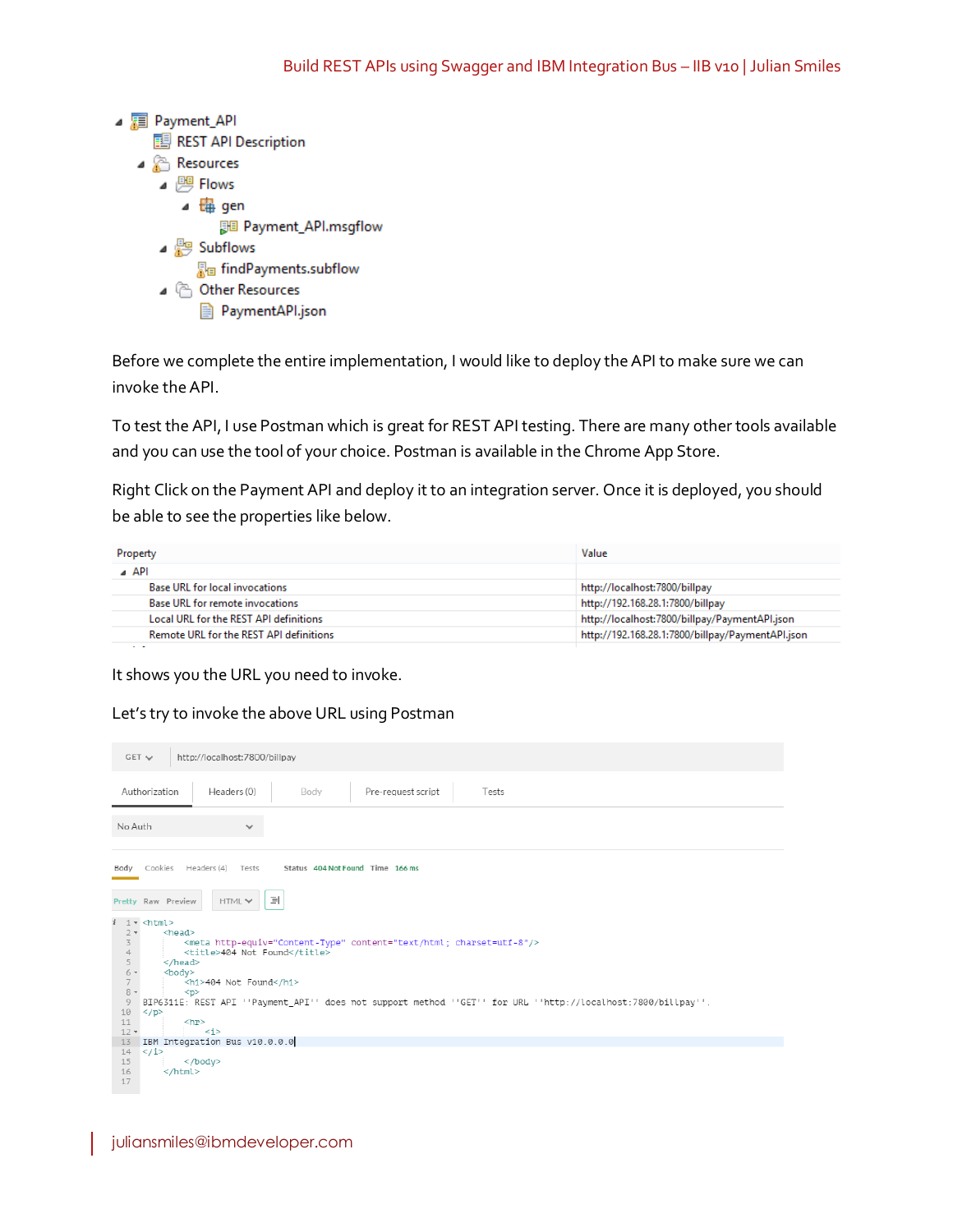### Build REST APIs using Swagger and IBM Integration Bus – IIB v10 | Julian Smiles

# This returns a 404 as the API does not support base URL invocation. The right URL should be base URL + /billpay/{customerId}

Let's change the URL to http://localhost:7800/billpay/payments/1212

| $GET \vee$               | http://localhost:7800/billpay/payments/1212                                                              |
|--------------------------|----------------------------------------------------------------------------------------------------------|
|                          | Pre-request script<br>Authorization<br>Headers (0)<br>Body<br>Tests                                      |
| No Auth                  | $\checkmark$                                                                                             |
|                          | Body Cookies Headers (5) Tests<br>Status 501 Not Implemented Time 5 ms                                   |
|                          | 릐<br>Pretty Raw Preview<br>HTML V                                                                        |
| $\mathbf{i}$             | $1 -$ <html></html>                                                                                      |
| $2 -$<br>3               | $<$ head $>$<br><meta content="text/html; charset=utf-8" http-equiv="Content-Type"/>                     |
| $\overline{4}$           | <title>501 Not Implemented</title>                                                                       |
| 5                        | $<$ /head>                                                                                               |
| $6 -$<br>$7\overline{ }$ | $<$ body $>$<br><h1>501 Not Implemented</h1>                                                             |
| $8 -$                    | < p                                                                                                      |
| 9                        | BIP6306E: The requested operation ''findPayments'' has not been implemented in REST API ''Payment API''. |
| 10                       | $\langle p \rangle$                                                                                      |
| 11                       | <br>hr <sup>2</sup>                                                                                      |
| $12 -$<br>13             | $\langle i \rangle$<br>IBM Integration Bus v10.0.0.0                                                     |
| 14                       | $\langle$ /i>                                                                                            |
| 15                       | $<$ /body>                                                                                               |
| 16                       | $<$ /html>                                                                                               |
| 17                       |                                                                                                          |

This returns a 501 as we haven't completed the sub-flow implementations yet.

Now that we can invoke the API, let's move on to complete the message flows.

Let's add a Compute Node to both the sub-flows and leave the ESQL code like below, deploy and test

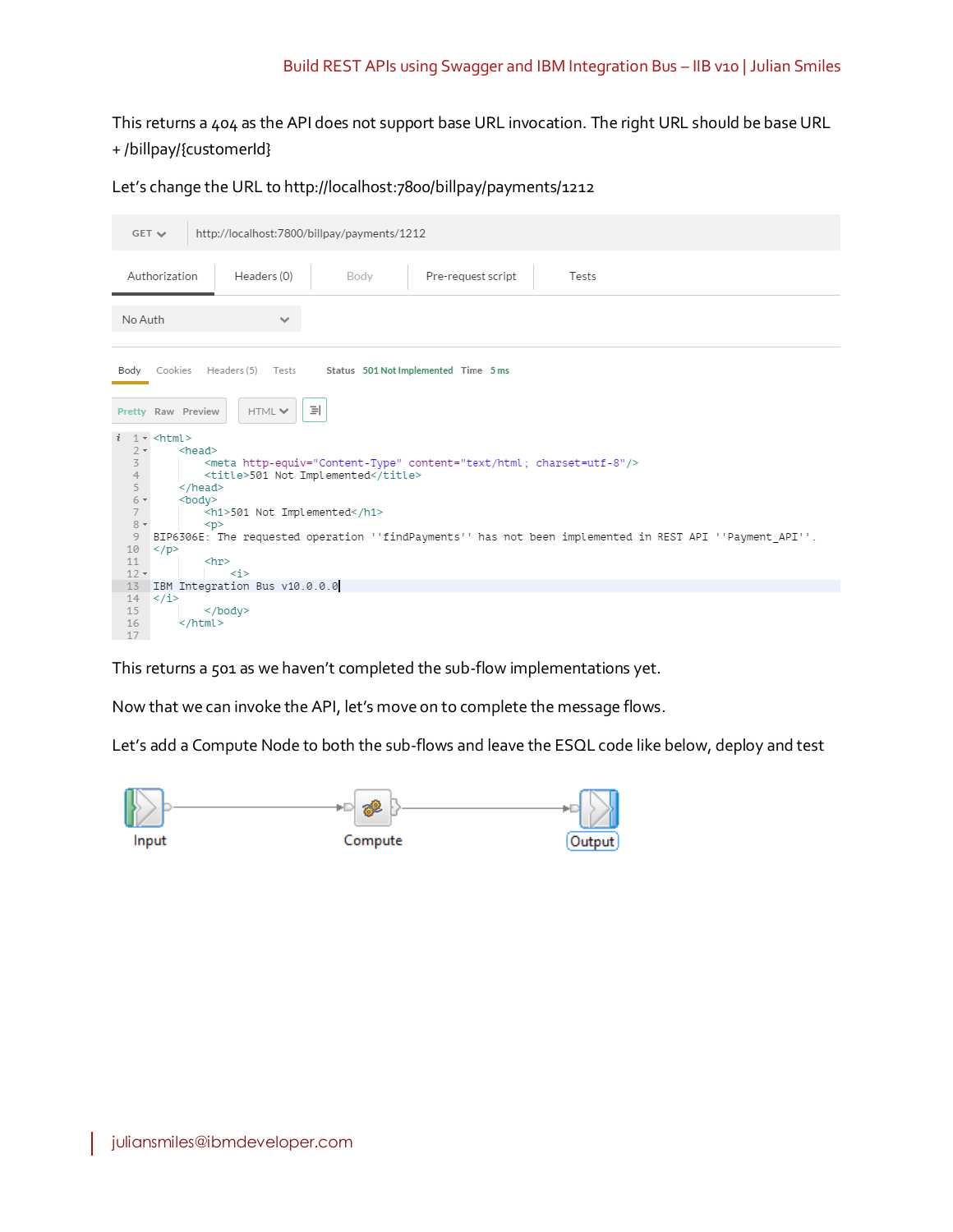```
CREATE COMPUTE MODULE findPayments Compute
    CREATE FUNCTION Main () RETURNS BOOLEAN
    BEGIN
        CALL CopyMessageHeaders();
        CALL CopyEntireMessage();
        RETURN TRUE;
    END;
    CREATE PROCEDURE CopyMessageHeaders() BEGIN
       DECLARE I INTEGER 1;
        DECLARE J INTEGER;
        SET J = \text{CARDINALITY}(\text{InputRoot.} * []):WHILE I < J DO
            SET OutputRoot. * [I] = InputRoot. * [I];
            SET I = I + 1;
        END WHILE;
    END;
    CREATE PROCEDURE CopyEntireMessage() BEGIN
       SET OutputRoot = InputRoot;
    END:
END MODULE;
```
When you try to test GET operation now, you a 200 Status code. But the response is empty as we haven't implemented any code to return as valid JSON response.

| $GET \vee$                                                   | http://localhost:7800/billpay/payments/1212 |      |                    |  |       |  |
|--------------------------------------------------------------|---------------------------------------------|------|--------------------|--|-------|--|
| Authorization                                                | Headers (0)                                 | Body | Pre-request script |  | Tests |  |
| No Auth                                                      | $\checkmark$                                |      |                    |  |       |  |
| Status 200 OK Time 4 ms<br>Cookies Headers (4) Tests<br>Body |                                             |      |                    |  |       |  |
| 릐<br>XML V<br>Pretty Raw Preview                             |                                             |      |                    |  |       |  |
|                                                              |                                             |      |                    |  |       |  |

Let's make some changes to the above ESQL to return a valid response.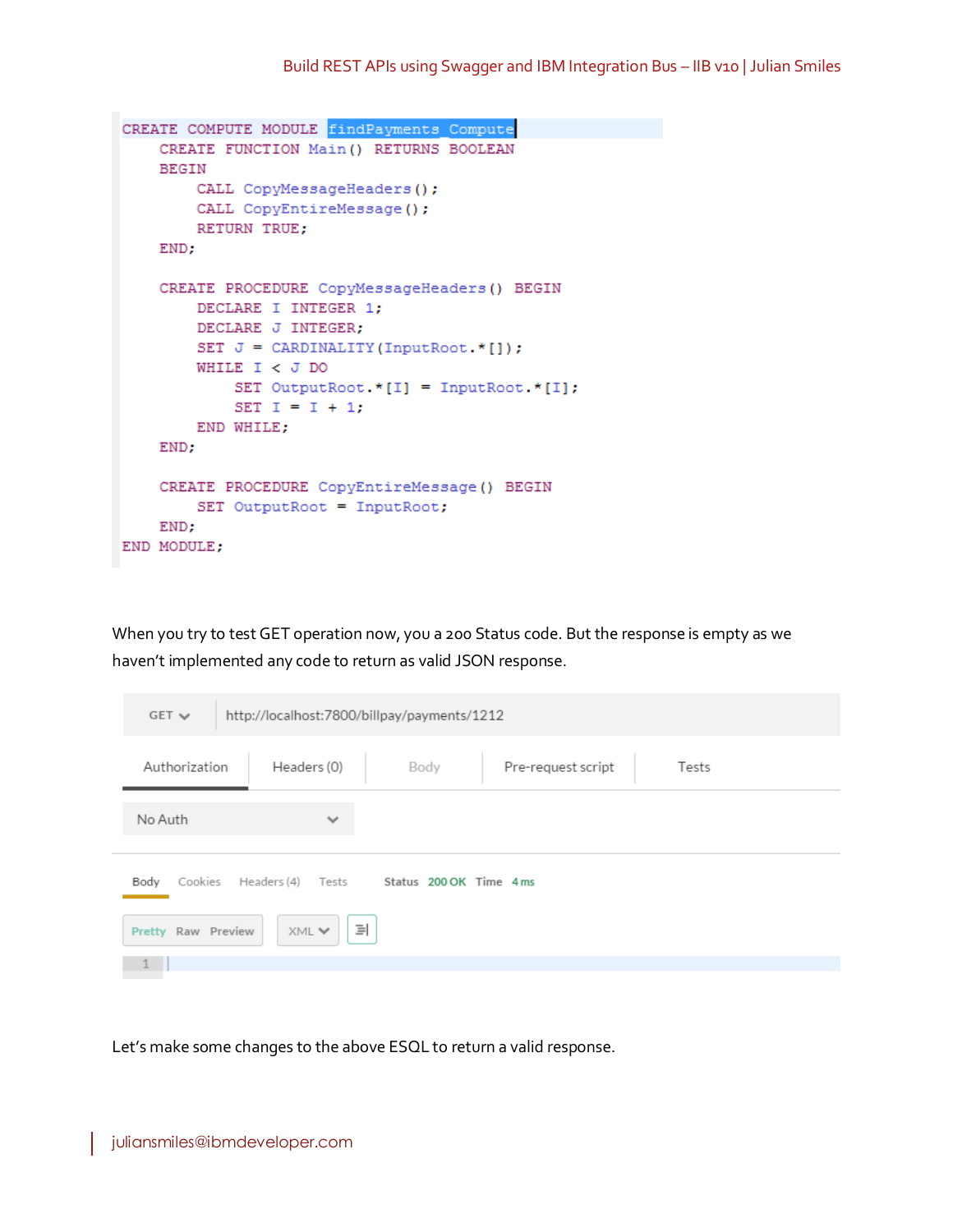```
CREATE COMPUTE MODULE findPayments Compute
   CREATE FUNCTION Main () RETURNS BOOLEAN
   BEGIN
        CALL CopyMessageHeaders();
        CALL CopyEntireMessage();
        RETURN TRUE;
    END:
   CREATE PROCEDURE CopyMessageHeaders() BEGIN
        DECLARE I INTEGER 1;
        DECLARE J INTEGER;
        SET J = \text{CARDIMALITY(InputRoot.*[]))}WHILE I < J DO
            SET OutputRoot *[I] = InputRoot.*[I];
            SET I = I + 1;
        END WHILE;
   END;
   CREATE PROCEDURE CopyEntireMessage() BEGIN
        SET OutputRoot. JSON. Data. payments. paymentId = 12342523;
        SET OutputRoot. JSON. Data. payments. paymentAccount = 'Utility';
        SET OutputRoot. JSON. Data. payments. paymentDate = '12-08-2015';
   END;
END MODULE:
```
I have just hardcoded the values as our goal is to just build a basic API. I haven't shown how to integrate with a backend etc. for a comprehensive implementation as it is beyond the scope of what I am trying to demonstrate here.

| http://localhost:780 X                                                                                                                                                                                                                      |                                                                     |  |  |  |  |  |  |
|---------------------------------------------------------------------------------------------------------------------------------------------------------------------------------------------------------------------------------------------|---------------------------------------------------------------------|--|--|--|--|--|--|
|                                                                                                                                                                                                                                             | http://localhost:7800/billpay/payments/1212<br>$GET \vee$           |  |  |  |  |  |  |
|                                                                                                                                                                                                                                             | Headers (0)<br>Authorization<br>Pre-request script<br>Tests<br>Body |  |  |  |  |  |  |
|                                                                                                                                                                                                                                             | No Auth<br>$\checkmark$                                             |  |  |  |  |  |  |
| Cookies Headers (4) Tests Status 200 OK Time 11 ms<br>Body<br>릐<br>Pretty Raw Preview<br>JSON V                                                                                                                                             |                                                                     |  |  |  |  |  |  |
| $1 - \zeta$<br>$\frac{2}{3}$ $\star$<br>"payments": {<br>"paymentId": 12342523,<br>$\ensuremath{\mathnormal{\textbf{4}}}$<br>"paymentAccount": "Utility",<br>$\begin{array}{c} 5 \\ 6 \\ 7 \end{array}$<br>"paymentDate": "12-08-2015"<br>ł |                                                                     |  |  |  |  |  |  |

Now let's try to invoke the URL again for GET